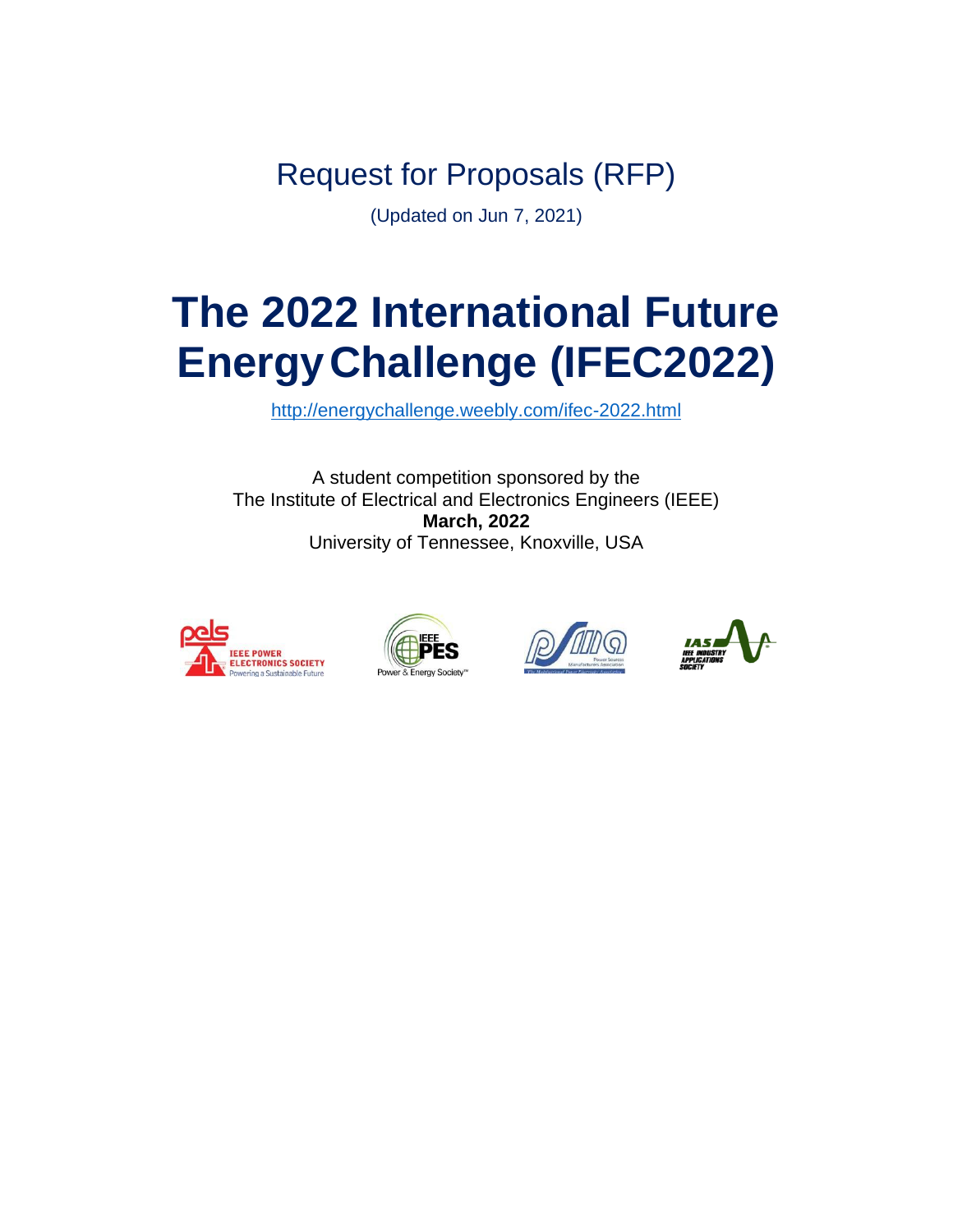

# **IFEC2022 Organizing Committee and Time Schedule**

# **Organizing Committee**

**General Chair:** Kevin Bai, University of Tennessee

**Publicity Chairs:** Helen Cui, University of Tennessee

#### **General Co-chair:** Daniel Costinett, University of Tennessee

**Finance Chair:** Ching-Jan Chen, National Taiwan **University** 

# **Steering Committee**

#### **Steering Committee Chair:** Giri Venkataramanan, University of Wisconsin-Madison

# **Time Schedule**

| Oct. 30, 2020           | <b>Final Rules Announcement</b>                                  |  |
|-------------------------|------------------------------------------------------------------|--|
| Oct. 31, 2021           | <b>Proposals Due (with letter of support)</b>                    |  |
| Nov. 30, 2021           | Schools informed of acceptance into the competition              |  |
| Mar. 20, 2022           | Workshop at ECCE 2022 (accepted teams present their<br>results). |  |
| Mar. 27, 2022           | <b>Notification of final teams</b>                               |  |
| <b>July (TBD), 2022</b> | <b>Final competition</b>                                         |  |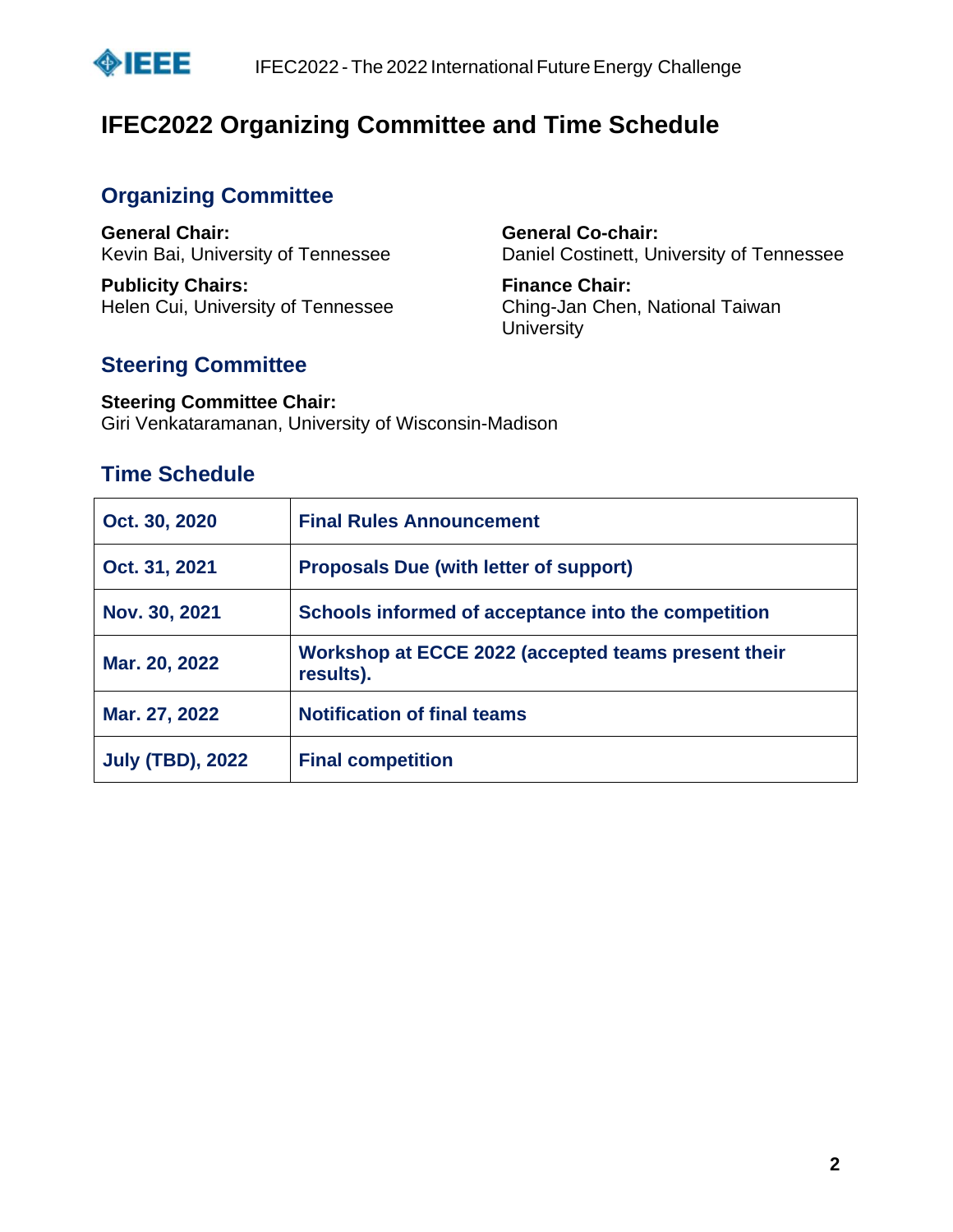

# **IFEC Introduction**

# **Scope**

An international student competition for innovation, conservation, and effective use of electrical energy. The competition is open to college and university student teams from recognized engineering programs in any location. Participation is on a proposal basis.

# **Introduction**

In 2001, the U.S. Department of Energy (DOE), in partnership with the National Association of State Energy Officials (NASEO), the Institute of Electrical and Electronics Engineers (IEEE), the Department of Defense (DOD), and other sponsors, organized the first Future Energy Challenge competition. The objective was to build prototype, low-cost inverters to support fuel cell power systems. This competition was originally open to schools in North America with accredited engineering programs. The 2001 Future Energy Challenge focused on the emerging field of distributed electricity generation systems, seeking to dramatically improve the design, reduce the cost of dc-ac inverters, and interface systems for use in distributed generation systems. The objectives were to design elegant, manufactural systems that would reduce the costs of commercial interface systems by at least 50% and, thereby, accelerate the deployment of distributed generation systems in homes and buildings. Final events were conducted at the National Energy Technology Laboratory (NETL) in Morgantown, WV, USA. Speakers from IEEE, DOE, and DOD introduced the competition and interacted with students during the event week. Hardware was tested with an experimental fuel cell at the NETL site.

To continue and expand the success of 2001 and other 11 IFECs along the years, the 2022 International Future Energy Challenge (IFEC) will be organized with the topic of "Smart, Efficient and Light Solar Microgrid Inverter". In the 2022IFEC, the students will be asked to design the solar inverter, where providing the grid service becomes crucial.

# **Awards and Financial Support**

There will be a Grand Prize of \$10,000 and three additional awards granted at \$5,000, \$3000 and \$1,000 each. The detailed technical specification of the 2022 competition is listed in the following page. A travel support of \$1000 for teams with a distance less than 5000 km and \$2000 for distance of 5000 km and above will be provided, which is applicable for the final competition.

# **IFEC2022 Topic: Smart, Efficient and Light Solar Microgrid Inverter**

# **Background of the Topic**

The past decade has witnessed a surge in the use of solar inverter in power grid and microgrid applications. In the past 40 years, solar energy has grown from a niche technology powering satellites in space to a technology that powers homes and businesses in every state. According to the U.S. Energy Information Administration (EIA), solar supplied nearly 2.5% of U.S. electricity demand in the first 11 months of 2018. In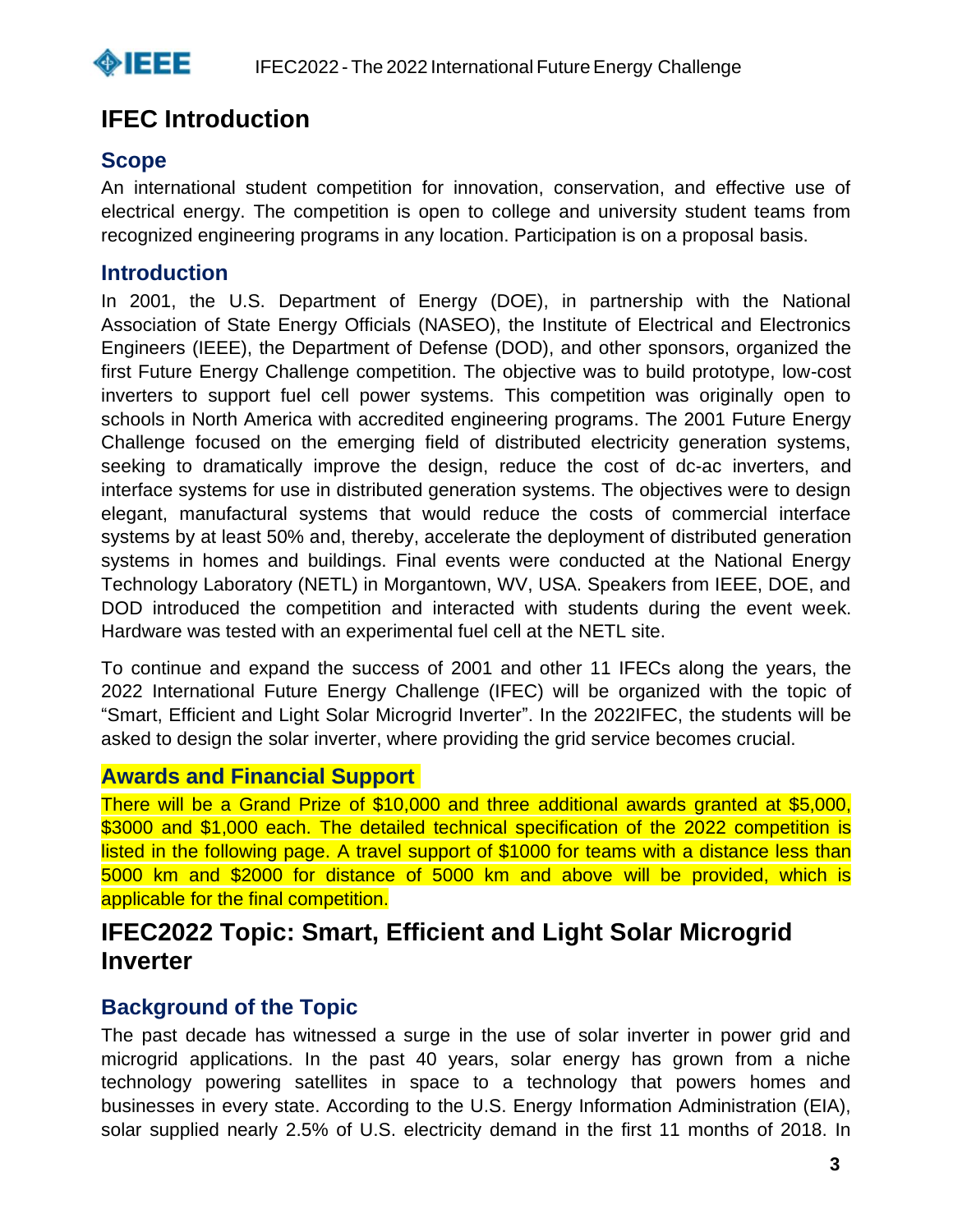

some states, solar represented up to 15% of total annual electricity generation. There are nearly 2 million solar installations in increasingly diverse climates, policy environments, and commercial markets across the country. Some of America's biggest companies, including Walmart, Apple, Target, and Amazon, lead corporate adoption of solar and help mobilize demand for solar in new regions.

Integrating renewable and distributed energy resources, such as photovoltaics (PV) and energy storage devices, into the electric distribution system requires advanced power electronics, or smart inverters, that provide grid services such as voltage and frequency regulation, ride-through, dynamic current injection, and anti-islanding functionality. The U.S Department of Energy has been sponsoring all major research institutes and grid companies to push the solar inverter and related technology to reach marketability for years. Since 2010, solar costs have declined 70% to 80%, making solar one of the most economical ways to add new electricity generation to the grid. It is estimated that solar will grow to account for 5% of U.S. electricity by 2030.

The main goal of this topic is to develop high efficiency high power density smart solar inverter for microgrid applications. Currently, grid-tied solar inverter topology has been widely used in residential roof, ranging 3~10kW [1]. However, the solar inverters still have great potential to provide the grid services, such as providing frequency regulation by managing active power generation, exchanging reactive power between the solar inverter and the electric grid in order to improve the reliability and resilience of the grid, reduce the cost of energy, and ease the planning and maintenance of the grid.

Another cost reduction driver is the installation cost. U.S. residential and commercial PV systems are 89% and 91% toward achieving 2020 electricity price targets. With further efficiency increment, the system loss related heatsink weight and size can be further reduced, which yields in lower installation cost. This high efficiency and high power density can be achieved through innovations in new circuit topologies, optimizations of circuit parameters, optimization of the passive components, and possible implementations of highly efficient wide-bandgap (WBG) devices. WBG devices, such as Silicon Carbide (SiC) Metal Oxide Field Effect Transistors (MOSFET) and Gallium Nitride (GaN) High-Electron-Mobility Transistor (HEMT), are expected to have lower on-resistance, lower switching loss and higher junction temperature than their Silicon (Si) based counterparts. The lower power loss and higher junction temperature can bring in the size and cost reduction in the cooling system, whereas the higher switching frequency can result in smaller passive components. At this time, SiC MOSFETs and GaN HFET from various vendors are already available in the market. For this topic competition, all the teams are encouraged to use active WBG devices in their circuits.

[1] NREL, U.S. Solar Photovoltaic System Cost Benchmark: Q1 2018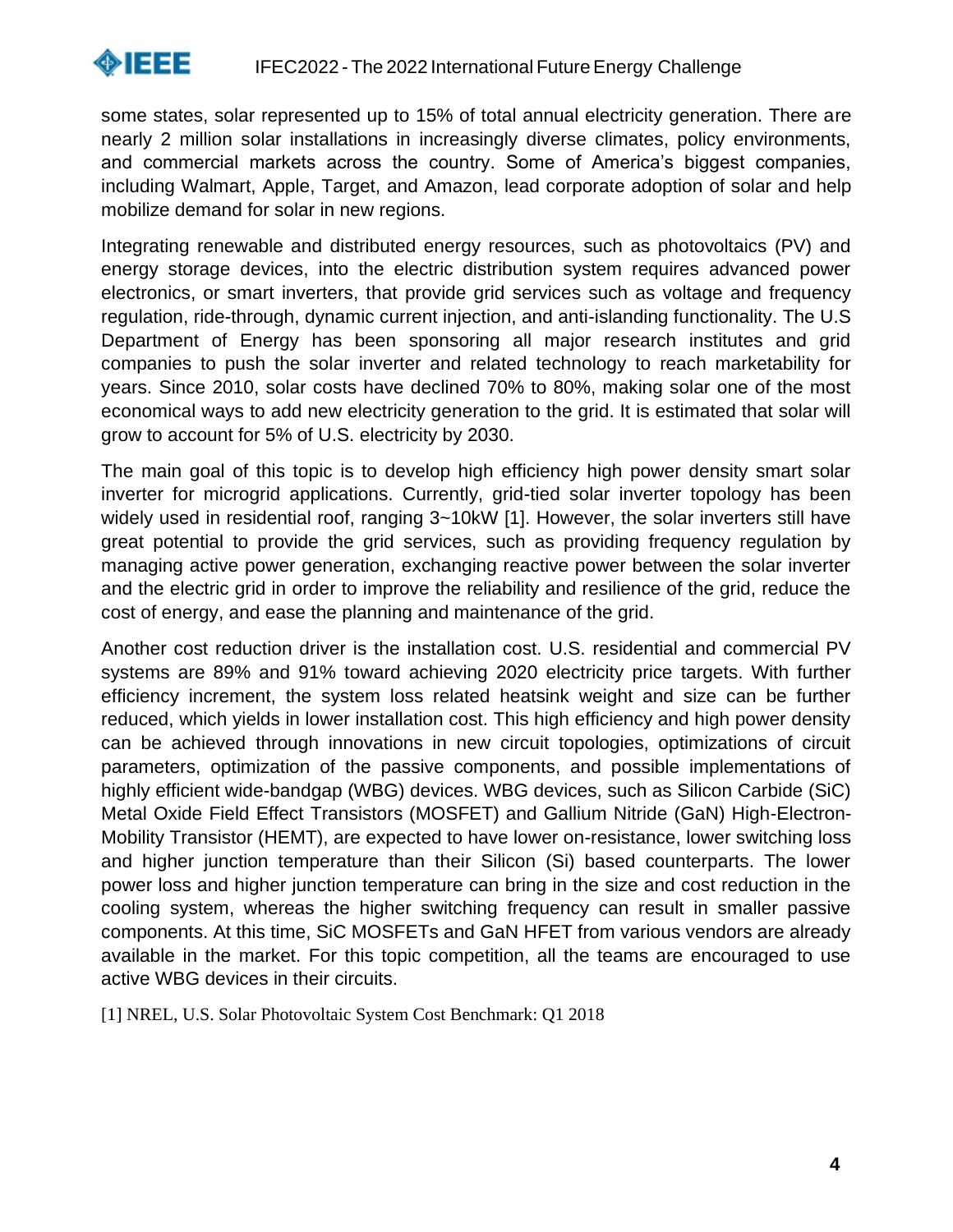

# **Specification of The Solar Microinverter**

The proposed inverter will be judged against a set of objectives, requirements and characteristics given below.

 $\triangleright$  The design concept should target a 1kW (continuous) power generation system;

➢ The inverter should be able to receive a 48V PV input, with the voltage range of 36~60VDC;

➢ Modular or scalable circuit topologies are highly encouraged;

- $\triangleright$  Galvanic isolation is required between input and output;
- ➢ Utilizations of WBG devices are encouraged, however not a must;

➢ System switching frequency is not limited. However, teams need to provide the evaluation of the switching frequency to EMI performance;

 $\triangleright$  The designed inverter should adapt to the universal output, i.e., single-phase 120~230VAC, and three-phase 208~260VAC. Meanwhile the grid frequency can vary between 40~65Hz;

A programmable dc power supply and three-phase resistor load will be provided at the competition test site for debugging. In the final demo, a dc power supply to emulate the solar and hardware testbed (HTB) in CURENT acting as three-phase 208VAC 60 Hz source will be provided as the only power sources.

Specifically,

1. Manufacturing cost: for the 1kW design in high-volume production, cost needs be less than \$200, which includes the heatsink, control and auxiliary circuits. A brief cost analysis in the report is required;

2. Input voltage: 36 V~60 VDC;

3. Input current: limited to 20ADC, with ripple less than 10%;

4. Output voltage range: single-phase 120~230VAC, and three-phase 208~260VAC. In the test facility, we will only test three-phase 208VAC (nominal);

5. Output power capability: able to power the grid with the maximum power of 1kW. We will compare the efficiency at the nominal input (48VDC);

6. Grid current total harmonic distortion (THD): less than 2% @1kW;

7. Grid power factor: >0.99 when only 1kW active power is demanded;

8. Overall solar-to-grid power efficiency: higher than 95% at 1kW and higher than 94% at 500W;

9. Active power delivery: when the grid frequency is within (58.8Hz~61.3Hz), the inverter needs generate 500W active power. When the frequency drops, the inverter needs output more power to support the grid, and vice versa. When testing the active power curve, we will provide nominal 3-Ф 208VAC;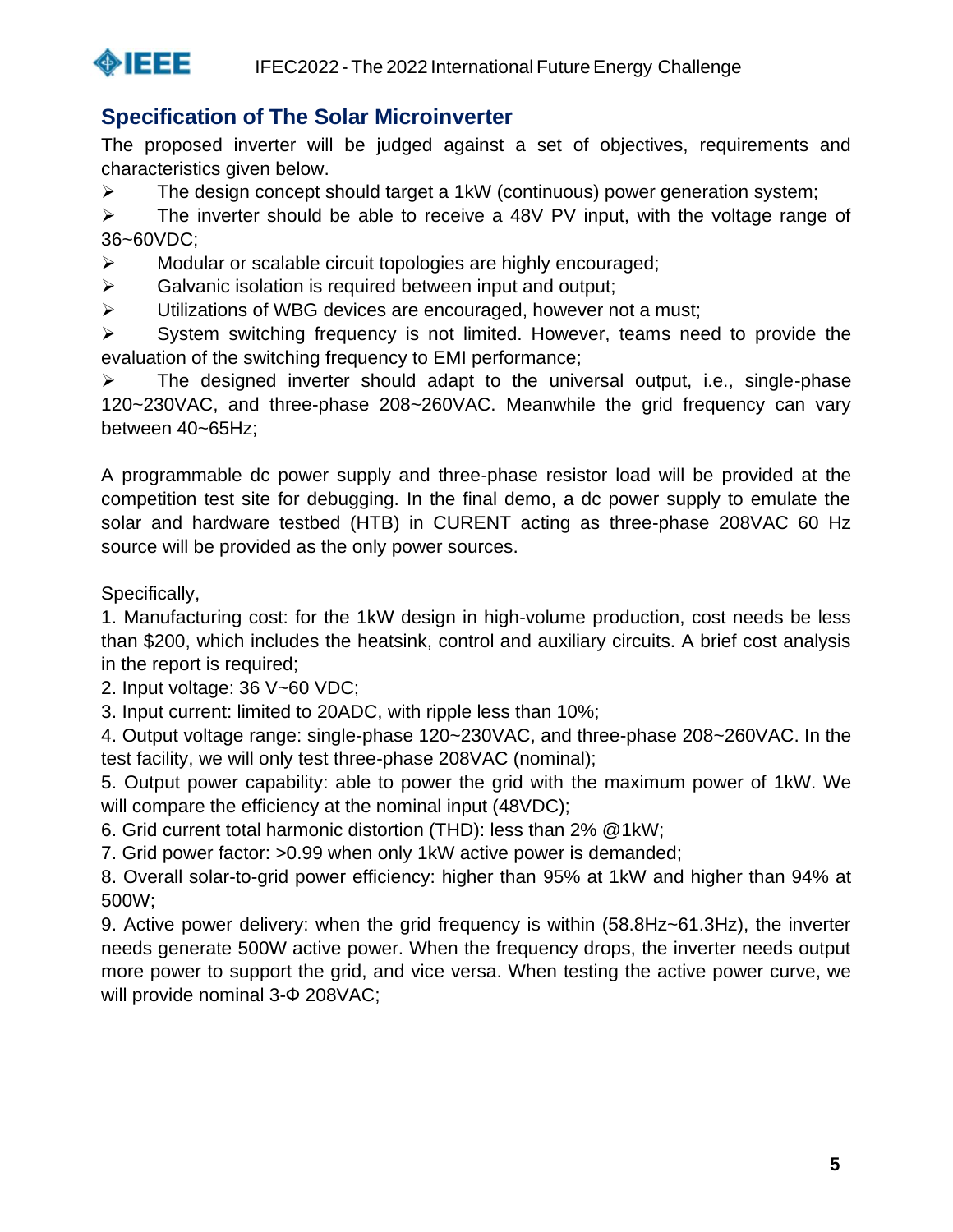



10. Reactive power compensation: when the grid voltage is within the normal range (205V~210V), the inverter needs generate 0 reactive power. When the voltage drops, the inverter needs compensate the reactive power to support the grid, and vice versa. When testing the reactive power curve, we will provide nominal 3-Ф AC grid, without requiring the inverter to provide active power.



11. Ambient temperature: the inverter will be tested at room temperature;

12. Cooling: natural or forced air convection. The fan size and heatsink will be included in the final prototype;

13. Lifetime: the system is expected to function for at least ten years with routine maintenance when subjected to normal use in a  $0-40^{\circ}$ C ambient environment. A brief analysis of lifetime in the report is required;

14. Protections: the inverter needs to install some basic protections, such as over voltage, over current, over temperature protections. When fault happens, the inverter needs trigger the protection and gets off the grid.

15. Power density: while no power density is required, team with highest power density (kW/L and kW/kg) will win the competition, presumingly all items of 1~13 are accomplished.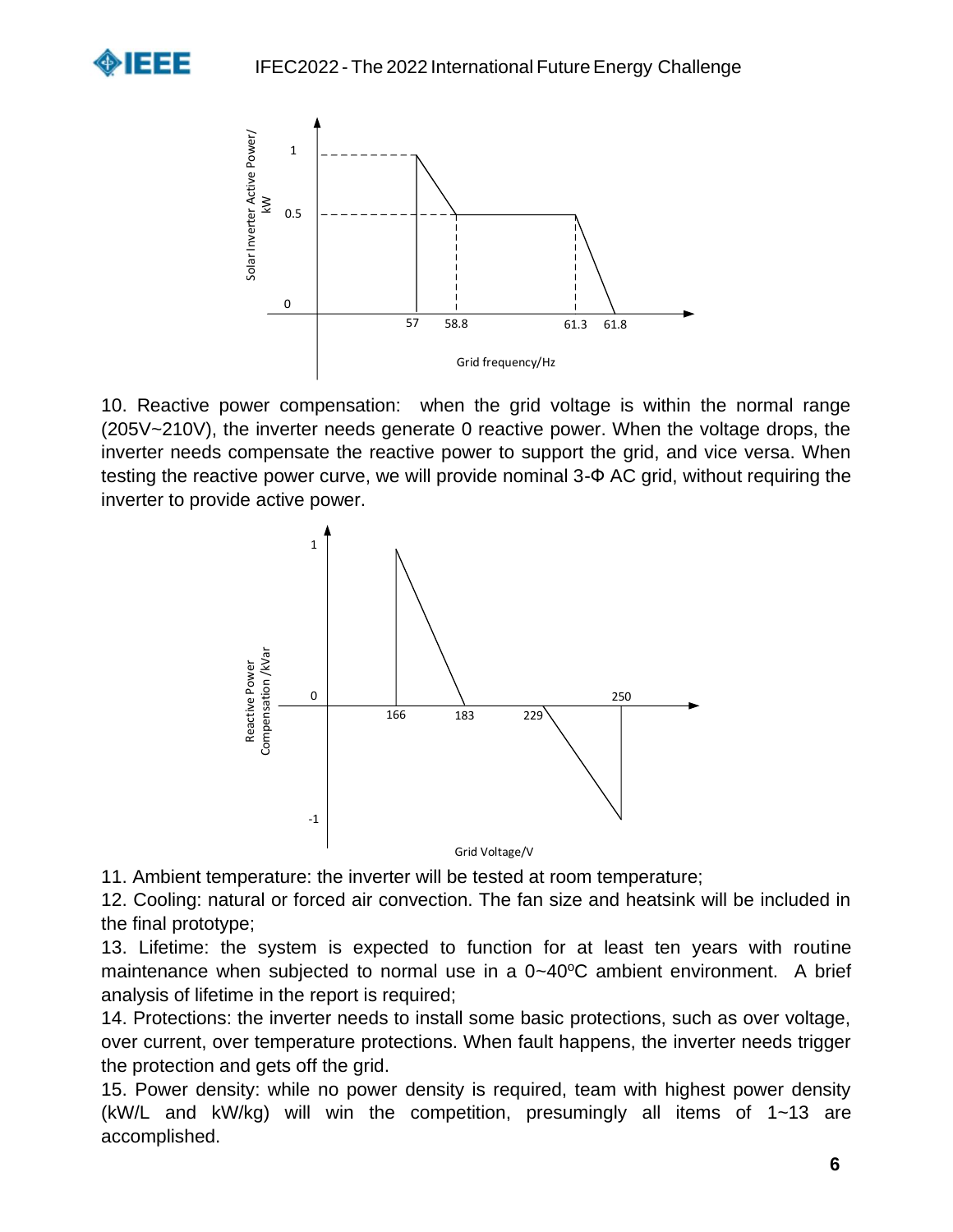

# **Competition and Proposal Requirements**

## **Competition Title**

The 2022 International Future Energy Challenge (IFEC2022) Student Competition

## **Topic**

Smart, Efficient and Light Solar Microgrid Inverter

#### **Period of Competition**

Nov, 2020 to March, 2022

#### **Challenge Program Awards**

A Grand Prize of \$10,000 and three additional awards granted at \$5,000, \$3000 and \$1,000 each.

#### **Prize Requirements**

US\$10,000 will be awarded as Grand Prize for the highest score among entries in each topic area meeting all minimum requirements as confirmed through reports and hardware tests. The remaining prizes will be awarded to the teams according to the highest scores in other aspects/categories, e.g., Best Hardware Design and Best Technical Report.

#### **Intellectual Property and Use of Prize Money**

The International Future Energy Challenge (IFEC) does not restrict the use or protection of inventions or other intellectual property produced by participating teams. There are no special licenses or rights required by the sponsors. However, the Final Test Events in July 2022 will include public disclosure of each team's technology. Teams interested in securing protection for their inventions should be aware of this date when planning.

The prizes provided to schools are intended to benefit the team members and the design project activities. A Letter of Support (Attachment II) is required for submission with the proposal and it should outline the plans of the school in the event that a prize is received.

#### **External Support**

Individual schools should solicit project funding from companies, foundations, utilities, manufacturers, government agencies, or other sources. There is no limitation for the sources of project funding.

# **Eligibility Information**

**Eligible schools must have an accredited or similarly officially recognized engineering** program (through the Accreditation Board for Engineering Technology (ABET) or equivalent); be a college or university with engineering curricula leading to a full first degree or higher; have the support of the school's administration; establish a team of student engineers with an identified faculty advisor; demonstrate the necessary faculty and financial support commitments; and demonstrate a strong commitment to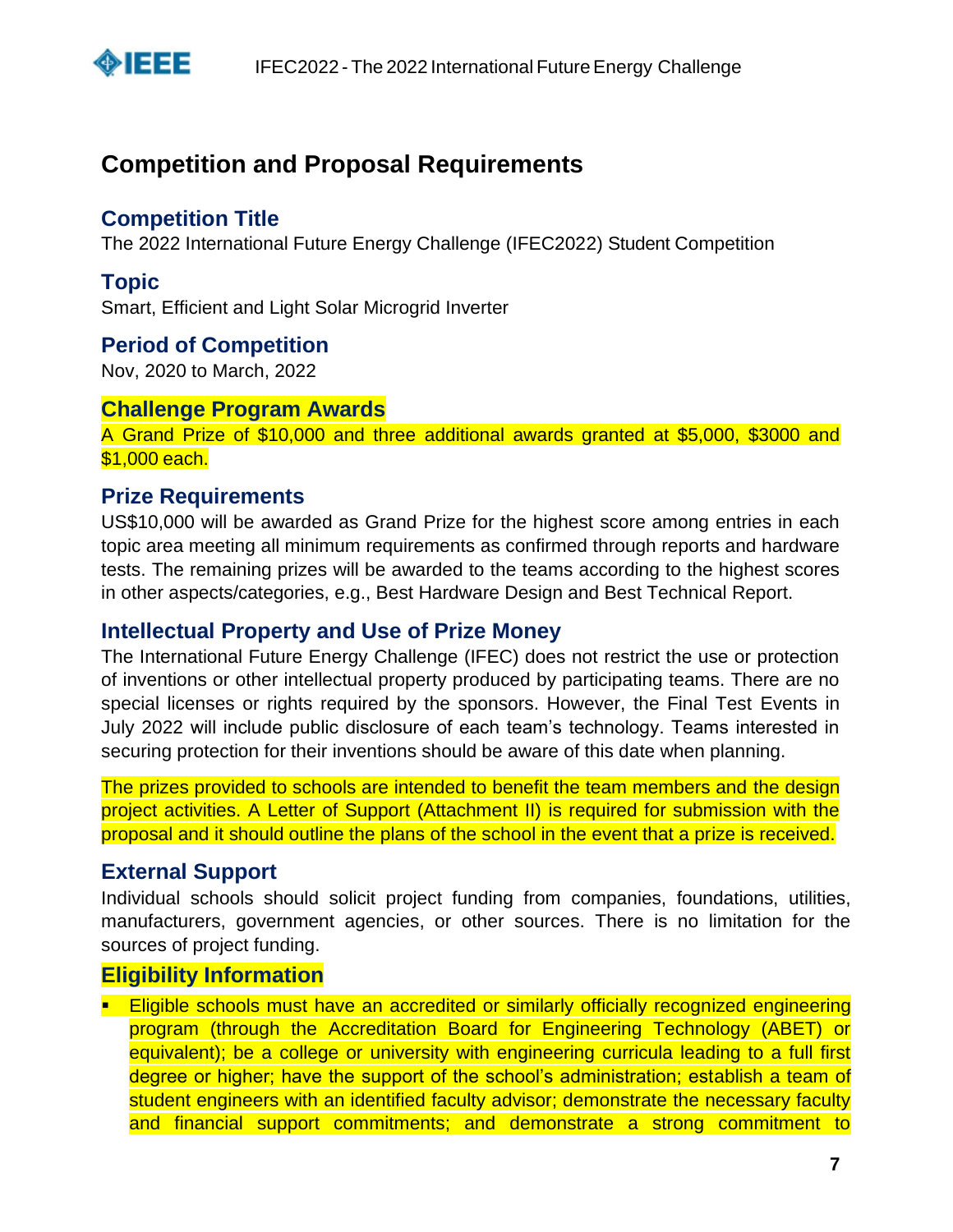

undergraduate engineering education through their proposal.

▪ University Eligibility Limit: **Each university campus is limited to support only one team**.

To confirm eligibility, potential participating schools must submit a **Letter of Intention** (Attachment I) by October 31, 2021, to kevinbai@utk.edu and submit a **Letter of Support** (Attachment II) with the project proposal by October 31, 2021, to [kevinbai@utk.edu.](mailto:kevinbai@utk.edu)

**Eor each team, the minimum undergraduate student number is three to qualify for the** competition. Graduate students can only participate as graduate advisors. Up to two graduate students are allowed per team.

#### **How to Participate**

Participation is on a proposal basis. Interested universities must submit a proposal before the proposal deadline. Proposals will be judged by a distinguished panel of volunteer experts from the IEEE and the industry. Schools with successful proposals will be notified one month after the proposal deadline. Student teams will then carry out the work and prepare hardware prototypes and reports. Deadline for the qualification reports are also listed in the attachment and will be posted on the IFEC website. The reports will be judged by a similar expert panel. All teams are invited to present their progress during the workshop in APEC, 2022. Afterwards, feedback will be given to the team. Up to 10 project teams will be invited to the final competition at Knoxville in July 2022. A Final Report will be due at the competition event.

#### **Judging Panels**

Experts from IEEE Power Electronics Society (and others to be announced) and representatives from manufacturers, national labs, independent test labs, utilities, and R&D engineers.

#### **Judging**

Judging score schemes will be set up mainly based on grid services (active power delivery, and reactive power compensation), system efficiency and power density. Adoption of wide bandgap devices in innovative circuit topologies to achieve higher efficiency and size reduction is highly encouraged.

#### **Proposals**

Proposals will be judged on the quality of plans, the likelihood that a team will be successful in meeting the IFEC2022 objectives, technical and production feasibility and degree of innovation. Other key criteria are evidence of the school's commitment, capability, experience, and resources to implement their design over the one-year span of the competition. Commitment to excellence in undergraduate education is important, and acceptable proposals will involve undergraduate students as the primary team members. For each team, the minimum undergraduate student number is two to qualify for the competition. Interdisciplinary teams are encouraged. Graduate students are not excluded but are limited to graduate advisor role in the team. The upper limit of graduate student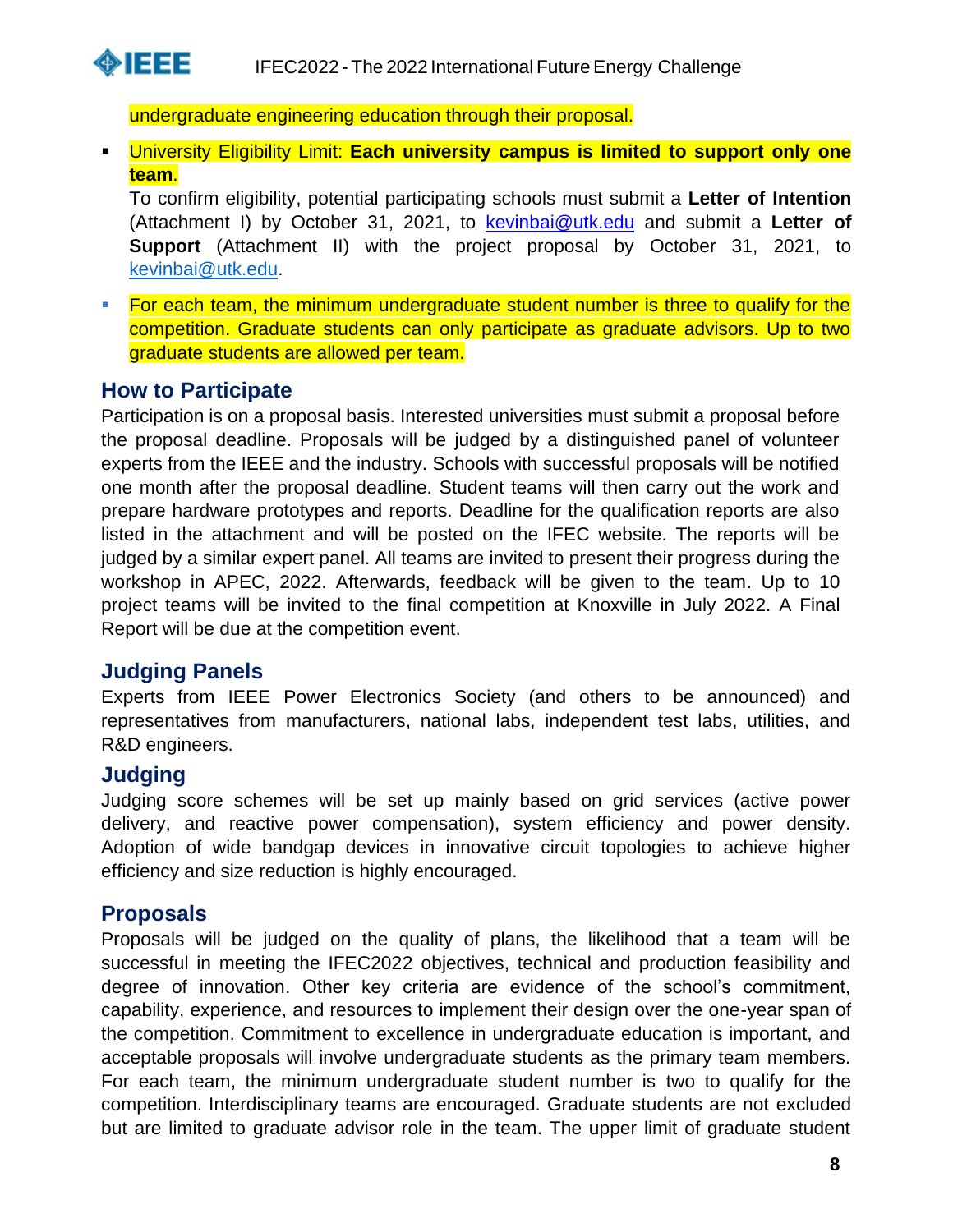

participants is two for each team.

The impact on undergraduate education is a critical judging criterion. **Proposals are limited to 12 double-spaced pages total, including all diagrams, attachments, and appendixes.** Schools that are invited to participate in the IFEC2022 are expected to adhere to the basic plans described in their proposals. Approval of the competition organizers must be sought for significant changes in plans or engineering designs. Only one proposal will be considered for each school. Proposals must be submitted electronically in PDF format.

# **Proposal Objectives**

Respondents should express their ideas and plans relevant to the competition topic area. The project should include the construction and operation of a complete hardware prototype. The proposal must address both technical and organizational issues for each phase of the prototype's development and testing. It must contain a realistic project budget, along with a plan to secure the necessary funding. The educational goals, including any course credit provided for work related to the 2022 International Future Energy Challenge, and how the project relates to other efforts within the school and at the regional or national level should be addressed. A Letter of Support from an official of the school confirming a commitment to participate in the competition and stating the type(s) and level of support for the team's participation in the competition should be attached, and is not counted toward the 12-page limit.

# **Administrative Considerations and Limitations**

This section describes the limitations placed on the proposal. Compliance is mandatory.

| Language          | Proposals must be written in English.                                                                                                                                                                                                                                                                                                                                                                                                                                      |  |
|-------------------|----------------------------------------------------------------------------------------------------------------------------------------------------------------------------------------------------------------------------------------------------------------------------------------------------------------------------------------------------------------------------------------------------------------------------------------------------------------------------|--|
| Length            | Proposals are limited to 12 single-sided double-spaced pages of<br>text, figures, and appendixes. The page size must be 8.5" x 11"<br>or A4 and the font size must be no smaller than 10 point.<br>Margins should be at least 25 mm. The Preliminary Team<br>Information Form (Attachment I in this RFP), Support Letter<br>(Attachment II in this RFP) from the school, government entities,<br>or private sector organizations will not count in the proposal<br>length. |  |
| <b>Authors</b>    | Proposals are to be prepared by the student team in<br>collaboration with the faculty advisors.                                                                                                                                                                                                                                                                                                                                                                            |  |
| Signatures        | Proposals must be signed by all authors of the proposal (or<br>the student team leader) and the faculty advisor.                                                                                                                                                                                                                                                                                                                                                           |  |
| Letter of Support | Proposals must be accompanied by a letter of support from an<br>appropriate Dean, Department Chair, or other authorized school<br>official. The letter must confirm the school's commitment to<br>participate. It must also state the type(s) and value of support                                                                                                                                                                                                         |  |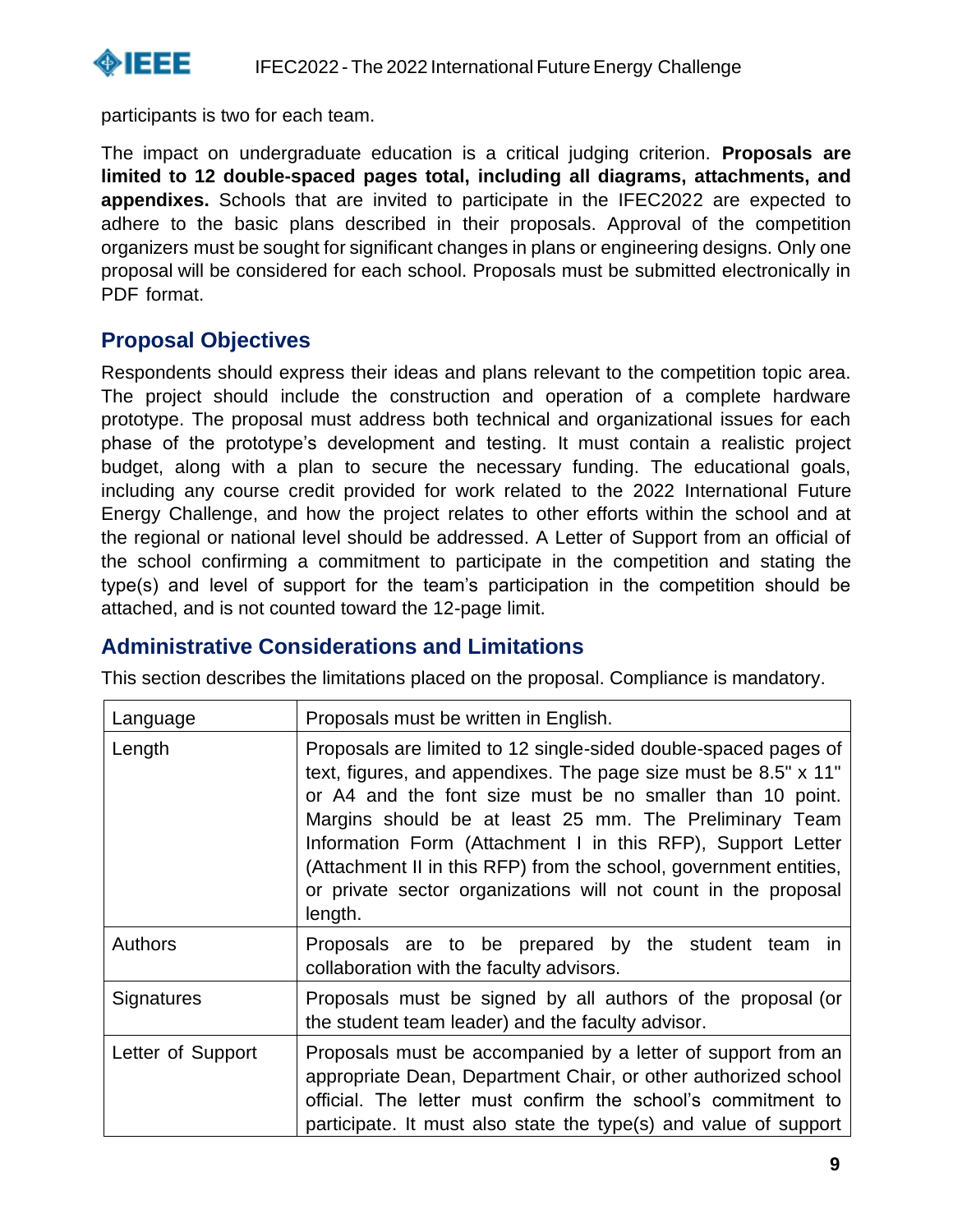

|                             | from the institution. School support should match the value of<br>cash and in-kind support from the team's principal sponsors.<br>Additional letters of support from other team sponsors are<br>optional. A sample letter is provided as Attachment II                                                     |  |
|-----------------------------|------------------------------------------------------------------------------------------------------------------------------------------------------------------------------------------------------------------------------------------------------------------------------------------------------------|--|
| Preliminary<br>Team<br>Data | Submit one copy of the Preliminary Team Information Form<br>(Attachment I) with the proposal, then an updated copy with the<br>progress reports to the address below. This form does not count<br>in the 12-page limit.                                                                                    |  |
| Due Date                    | All proposals must be received by close of business on October<br>31, 2021 for full consideration.                                                                                                                                                                                                         |  |
| Proposal<br>Submission      | The electronic copy of the proposal in PDF format must be sent<br>to kevinbai@utk.edu_by e-mail, with a copy to the IFEC2022<br>chairs.                                                                                                                                                                    |  |
|                             | <b>General Chair:</b><br>Kevin Bai<br>Department of Electrical Engineering and Computer Science<br>University of Tennessee<br>Knoxville, TN, USA 37996<br>Email: kevinbai@utk.edu                                                                                                                          |  |
|                             | <b>General Co-Chair:</b><br><b>Daniel Costinett</b><br>Department of Electrical Engineering and Computer Science<br>University of Tennessee<br>Knoxville, TN, USA 37996<br>Email: daniel.costinett@utk.edu                                                                                                 |  |
| Information                 | The Organizing Committee of IFEC2022 maintains the website<br>at http://energychallenge.weebly.com/. The site will include the<br>most recent schedule and rule updates, frequency-asked<br>questions, details about judging and scoring, and other teams'<br>information. It should be checked regularly. |  |
| Contact email               | kevinbai@utk.edu                                                                                                                                                                                                                                                                                           |  |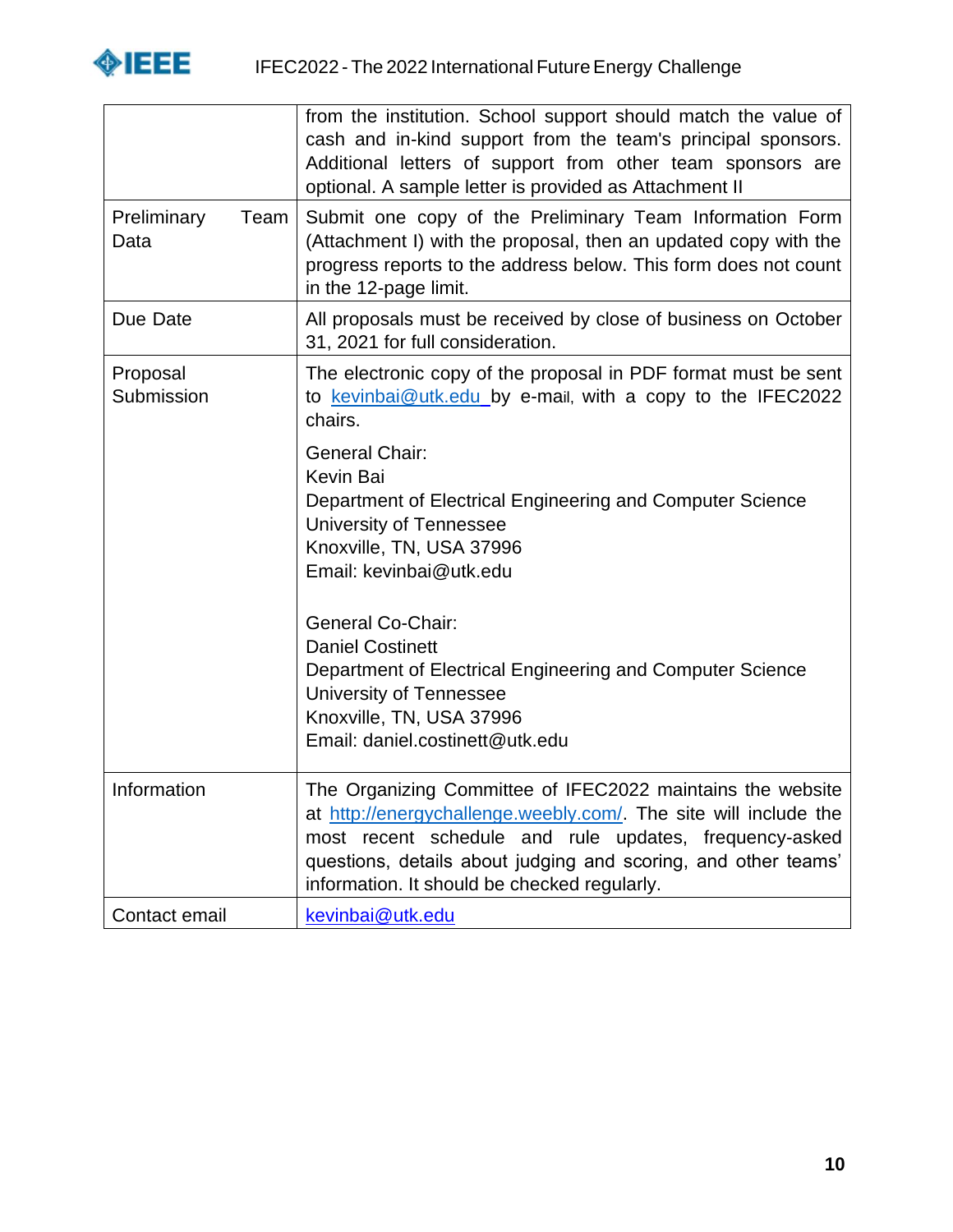

#### **ATTACHMENT I**

#### 2022 INTERNATIONAL FUTURE ENERGY CHALLENGE LETTER OF INTENTION

#### **To be submitted by 31 December 2021**

NAME OF UNIVERSITY:

CORRESPONDING ADDRESS (PLEASE INCLUDE NAME):

| <b>TELPHONE:</b><br>FAX:<br>EMAIL:       |                      |                                               |
|------------------------------------------|----------------------|-----------------------------------------------|
| FACULTY ADVISOR(S):<br>Name              | Department           | E-Mail                                        |
| <b>PRELIMINARY TEAM MEMBERS:</b><br>Name | Major Field of Study | Degree and Expected<br><b>Graduation Date</b> |
|                                          |                      |                                               |
|                                          |                      |                                               |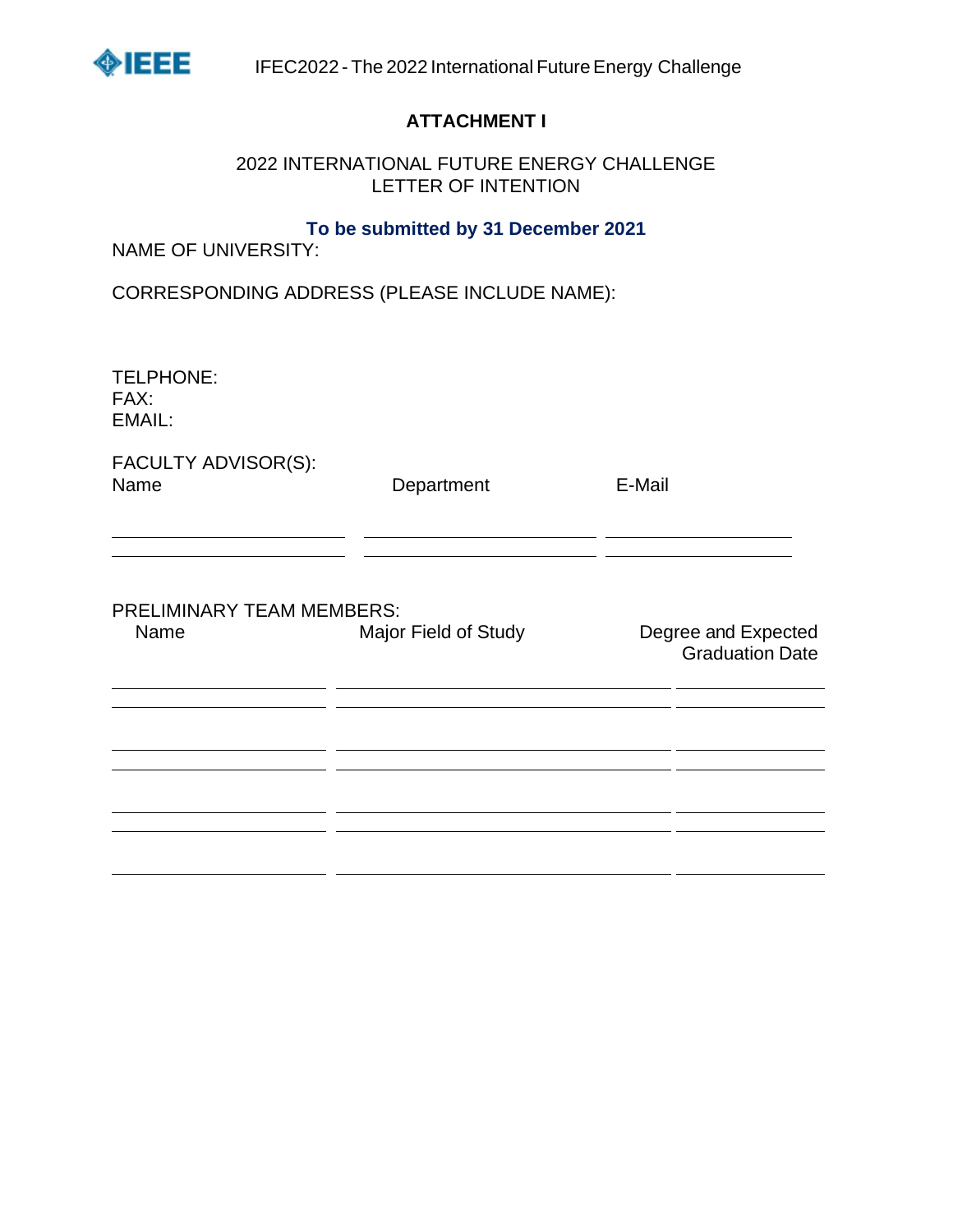

# **ATTACHMENT II**

LETTER OF SUPPORT Submit with Proposal

#### **To be submitted by Oct.31 2021**

#### **[The letter below is an example, which should not be simply copied. Please send a letter with similar content on your university letterhead.]**

Kevin Bai, Associate Professor Department of Electrical Engineering and Computer Science University of Tennessee Knoxville, TN, USA 37996

Dear IFEC2022 General Chair,

Our university has organized a student team to participate in the 2022 International Future Energy Challenge. Our proposal is enclosed. A Preliminary Team Participation Form is attached, listing our contact person, the faculty advisor(s), and some of the students who plan to be involved. The team will keep an eye on the Energy Challenge web site for detailed rules and other information. We understand that we will be notified whether we have been accepted to participate by November 30, 2021. If we are accepted, we agree to have our student team perform the design tasks and prepare the reports and hardware prototypes required for the competition. Our school is prepared to support the team with the following resources:

- A final year project course, XXX, has been authorized to provide engineering students across several disciplines with the opportunity to include this project in their curricula. Laboratory space has been arranged for this course.
- A faculty advisor, Prof. XXX, has been identified, and has been formally assigned to teach the project course and to advise the student team as a portion of his/her regular duties.
- A graduate advisor has been identified to help manage the student team and to supervise direct laboratory activity. This student is supported with a Teaching Assistantship, which represents a funding commitment of our university of approximately \$X.
- The student team will be provided with an appropriate level of technician and machine shop support to assist them with package preparation and assembly. This assistance represents a funding commitment of approximately \$X, and we consider this as a matching commitment for any in-kind support received from external sponsors.
- In addition, we will provide limited funds to help secure special parts and equipment, with a total commitment of up to \$X.
- The student team will be encouraged to secure outside sponsorship. Our university